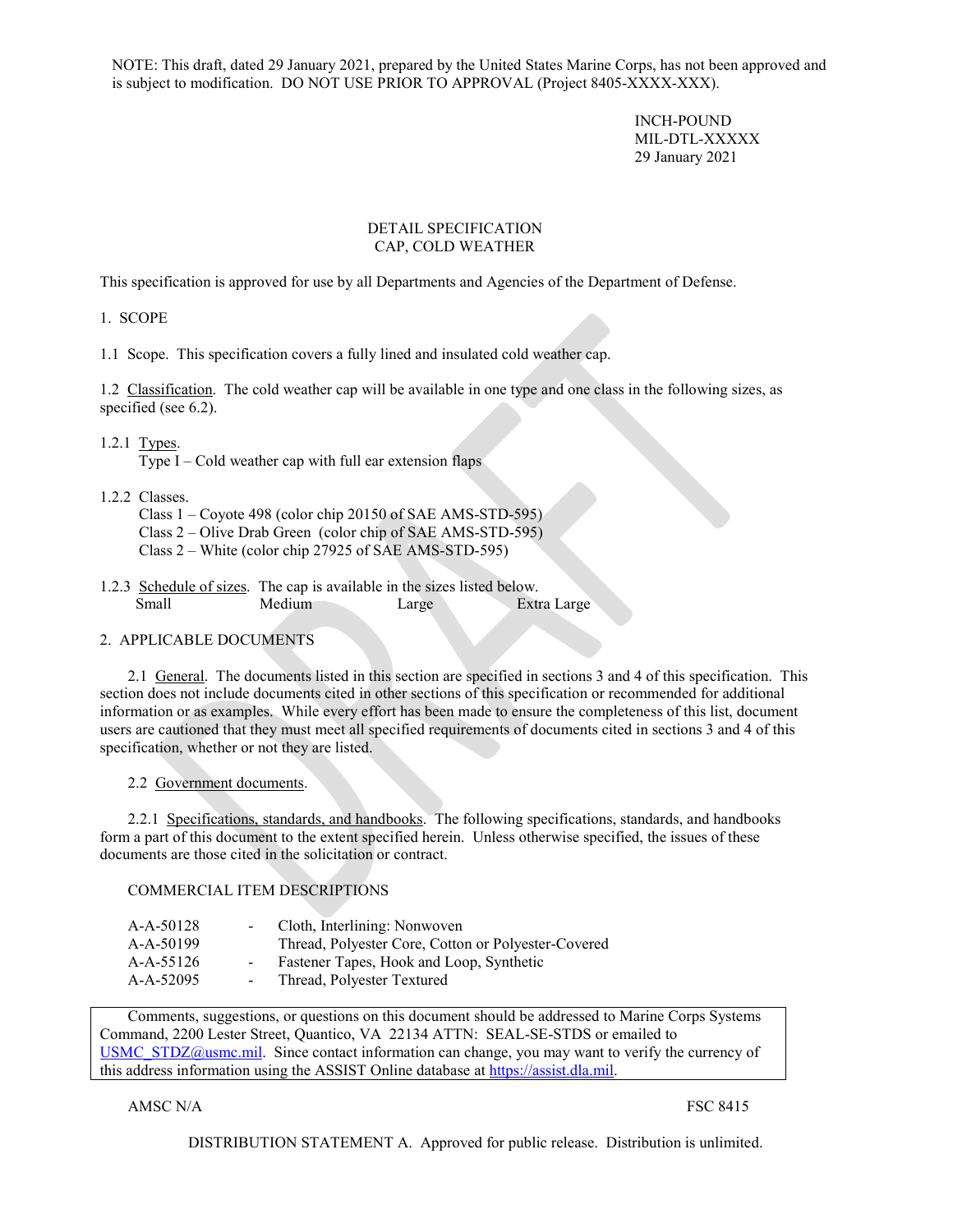### DEPARTMENT OF DEFENSE SPECIFICATIONS

MIL-DTL-32075 - Label: For Clothing, Equipage, and Tentage, (General Use)

(Copies of these documents are available online at [https://quicksearch.dla.mil/.](https://quicksearch.dla.mil/))

2.3 Non-Government publications. The following documents form a part of this document to the extent specified herein. Unless otherwise specified, the issues of these documents are those cited in the solicitation or contract.

# AMERICAN ASSOCIATION OF TEXTILE CHEMISTS AND COLORISTS (AATCC)

| <b>AATCC EP9</b>   | - Evaluation Procedure for Visual Assessment of Color Difference of    |
|--------------------|------------------------------------------------------------------------|
|                    | Textiles                                                               |
| <b>AATCC TM8</b>   | - Test Method for Colorfastness to Crocking: Crockmeter Method         |
| AATCC TM16.3       | - Test Method for Colorfastness to Light: Xenon-Arc                    |
| <b>AATCC TM20A</b> | - Test Method for Fiber Analysis: Quantitative                         |
| AATCC TM22         | - Test Method for Water Repellency: Spray Test                         |
| AATCC TM61         | - Test Method for Colorfastness to Laundering: Accelerated             |
| AATCC TM79         | - Absorbency of Textiles                                               |
| AATCC TM135        | - Test Method for Dimensional Changes of Fabrics after Home Laundering |

(Copies of these documents are available online at [www.aatcc.org.](http://www.aatcc.org/))

# AMERICAN SOCIETY FOR QUALITY (ASQ)

ASQ/ANSI Z1.4 - Sampling Procedures and Tables for Inspection by Attributes

(Copies of this document are available online at www.asq.org.)

# ASTM INTERNATIONAL

| ASTM D737                |        | - Standard Test Method for Air Permeability of Textile Fabrics                                                                      |
|--------------------------|--------|-------------------------------------------------------------------------------------------------------------------------------------|
| ASTM D1424               |        | - Standard Test Method for Tearing Strength of Fabrics by Falling-<br>Pendulum (Elmendorf-Type) Apparatus                           |
| <b>ASTM D1776/D1776M</b> | $\sim$ | Standard Practice for Conditioning and Testing Textiles                                                                             |
| ASTM D1777               |        | Standard Test Method for Thickness of Textile Materials                                                                             |
| ASTM D2594               |        | Standard Test Method for Stretch Properties of Knitted Fabrics Having<br>Low Power                                                  |
| ASTM D3512/D3512M        |        | - Standard Test Method for Pilling Resistance and Other Related Surface<br>Changes of Textile Fabrics: Random Tumble Pilling Tester |
| ASTM D3776/D3776M        | $\sim$ | Standard Test Methods for Mass Per Unit Area (Weight) of Fabric                                                                     |
| ASTM D3787               |        | Standard Test Method for Bursting Strength of Textiles-Constant-Rate-<br>of-Traverse (CRT) Ball Burst Test                          |
| ASTM D5034               |        | - Standard Test Method for Breaking Strength and Elongation of Textile<br>Fabrics (Grab Test)                                       |
| ASTM D6193               |        | - Standard Practice for Stitches and Seams                                                                                          |
| ASTM E96                 |        | Standard Test Method for Water Vapor Transmission of Materials                                                                      |

(Copies of these documents are available online at [www.astm.org.](http://www.astm.org/))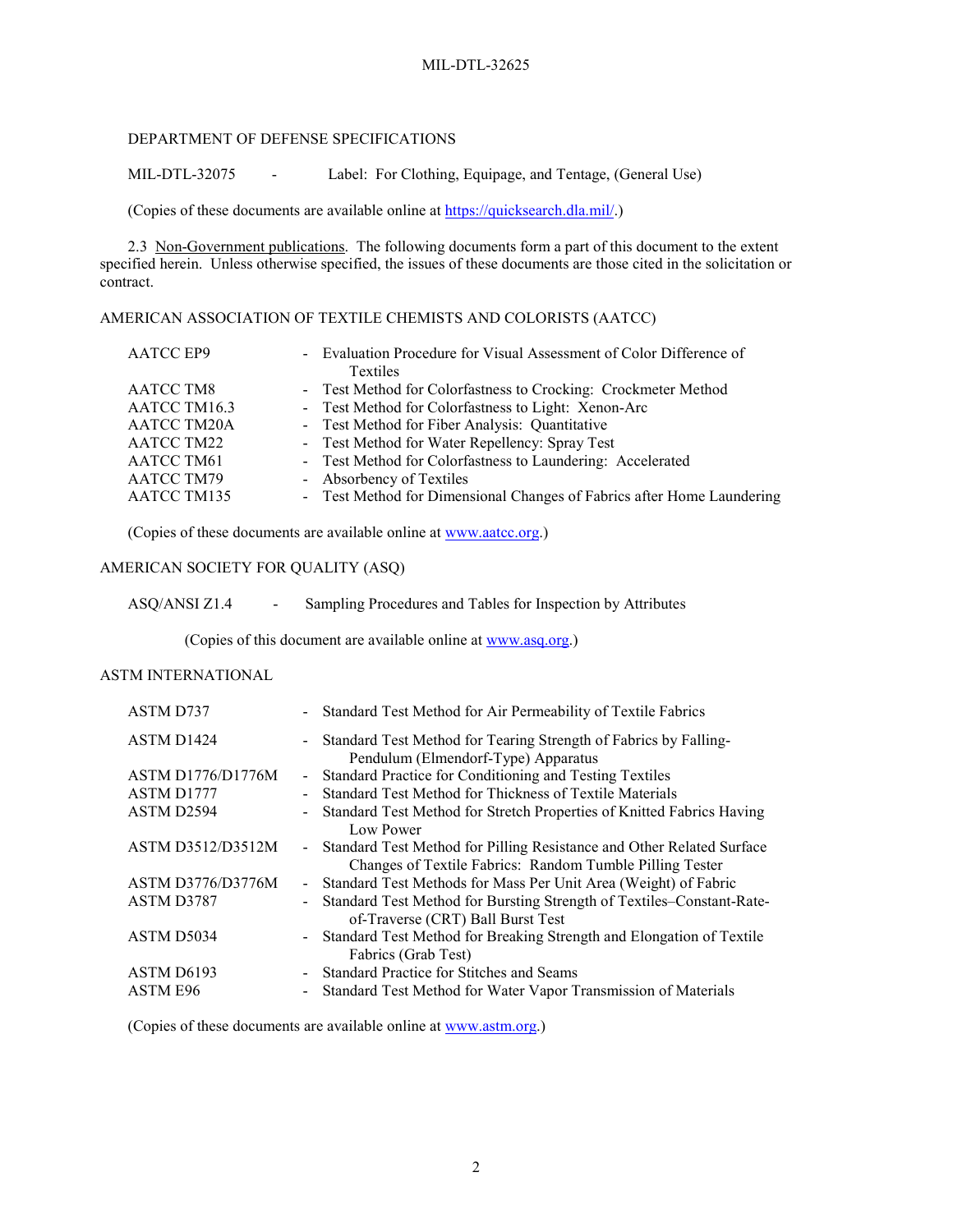### INFORMA HEALTHCARE

Repeat Insult Patch Test - Modified Draize Procedure – Principles and Methods of Toxicology, A Wallace Hayes (editor).

(Copies of this document are available online at https://www.crcpress.com.)

2.4 Order of precedence. Unless otherwise noted herein or in the contract, in the event of a conflict between the text of this document and the references cited herein, the text of this document takes precedence. Nothing in this document, however, supersedes applicable laws and regulations unless a specific exemption has been obtained.

### 3. REQUIREMENTS

### 3.1 Inspections.

3.1.1 First article. When specified (see 6.2), a sample shall be subjected to first article inspection in accordance with 4.3.

3.1.2 Conformance inspection. When specified (see 6.2), a sample shall be subjected to a conformance inspection in accordance with [4.4.](#page-7-0)

3.2 Recycled, recovered, environmentally preferable, or biobased materials. Recycled, recovered, environmentally preferable, or biobased materials should be used to the maximum extent possible, provided that the material meets or exceeds the operational and maintenance requirements, and promotes economically advantageous life cycle costs.

### 3.3 Materials and components.

3.3.1 Materials.

3.3.1.1 Basic material. The basic material for the cold weather cap shall be a nylon woven fabric conforming to the physical requirements specified in table I when tested as specified in [4.5.1.](#page-8-0) The color of the fabric shall be a good approximation to the reference standard furnished by the Government (see 6.2) for the class specified (see 1.2.2 and 6.2). The fabric shall have a durable water resistant (DWR) finish applied prior to being used in the fabrication of the caps. The fabric shall show no toxicity when used as intended (see 6.1) and when tested as specified in 4.5.6.

| <b>Material Characteristic</b>              | Requirement   | <b>Verification Reference</b> |
|---------------------------------------------|---------------|-------------------------------|
| Construction                                | Woven Ripstop | Table XI                      |
| Fiber content                               | <b>Nylon</b>  | Table XI                      |
| Weight, ounces per square yard              | $3.5 - 4.25$  | Table XI                      |
| Break strength, pounds, percent elongation  |               |                               |
| (minimum)                                   |               |                               |
| Warp                                        | 190, 55%      | Table XI                      |
| Fill                                        | 200, 40%      | Table XI                      |
| Tear Strength, pounds (minimum)             |               |                               |
| Warp                                        |               | Table XI                      |
| Fill                                        | 6             | Table XI                      |
| Water Repellency, rating, initial (minimum) | 100           | Table XI                      |

| TABLE I. Basic material physical requirements. |  |  |
|------------------------------------------------|--|--|
|                                                |  |  |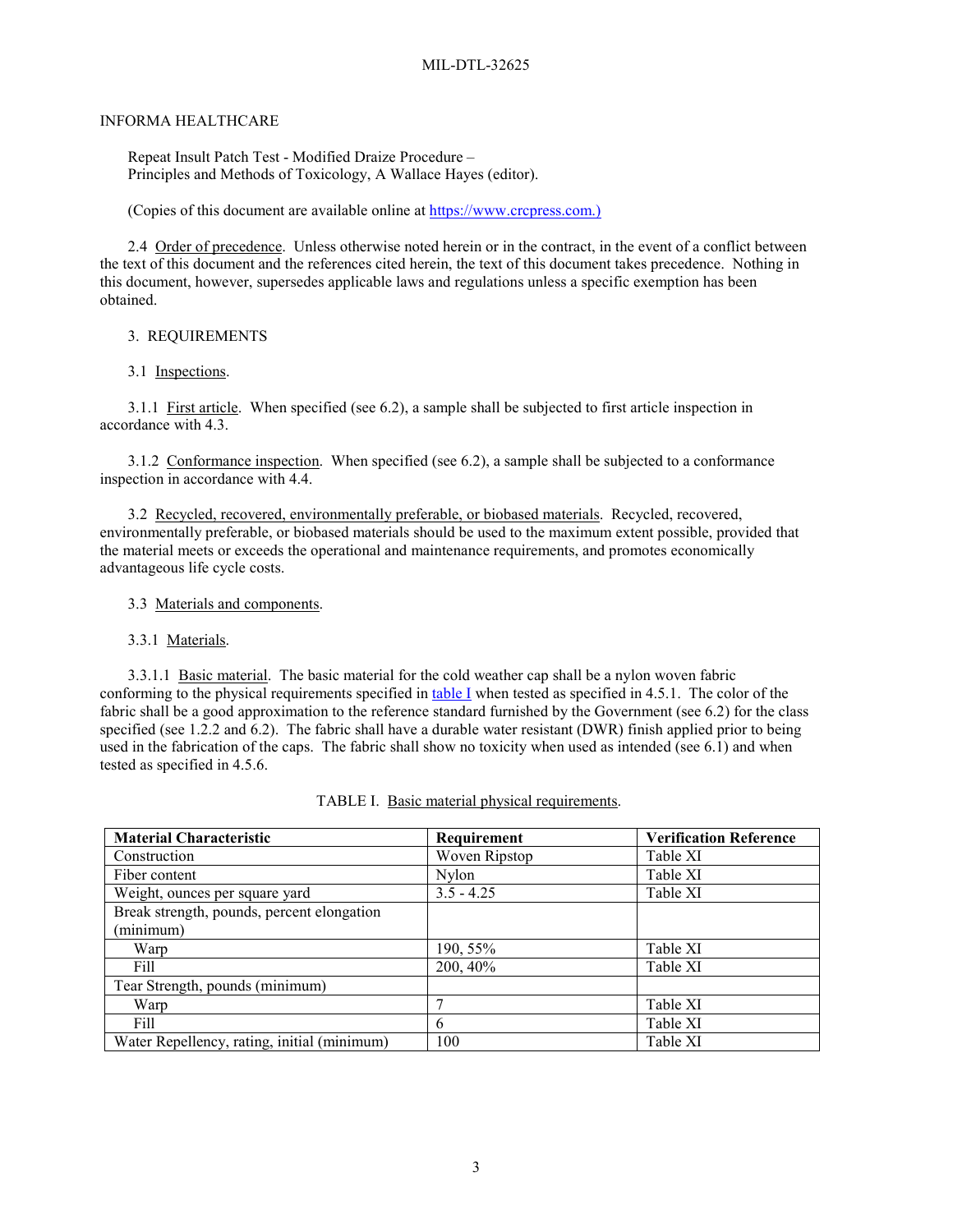| <b>Material Characteristic</b>             | Requirement                    | <b>Verification Reference</b> |
|--------------------------------------------|--------------------------------|-------------------------------|
| Colorfastness (minimum)                    |                                |                               |
| Laundering (3 cycles)                      | 4                              | Table XI                      |
| Crocking                                   |                                |                               |
| Wet                                        | $\overline{4}$                 | Table XI                      |
| Dry                                        | $\overline{4}$                 | Table XI                      |
| Light, Xenon                               | $\overline{4}$                 | Table XI                      |
| Dimensional stability, percent (3 cycles), |                                |                               |
| (maximum)                                  |                                |                               |
| Warp                                       | 3.0                            | Table XI                      |
| Fill                                       | 2.0                            | Table XI                      |
| Pilling, rating (minimum)                  |                                |                               |
| Initial                                    | 5                              | Table XI                      |
| After laundering (3 cycles)                | 5                              | Table XI                      |
| Thickness (inches)                         | $0.012 (\pm 0.002)$            | Table XI                      |
|                                            | Good approximation to Standard | Table XI                      |
| Visual shade matching                      | Sample                         |                               |

# TABLE I. Basic material physical requirements. – Continued.

3.3.1.2 Insulation. The insulation material for the cold weather cap shall be polyester knit (see 6.4.2) with a velour/loft back. The color shall approximate the reference standard furnished by the Government (see 6.2) for the specified color. The fabric shall show no toxicity when used as intended (see 6.1) and when tested as specified in 4.5.6. The material shall conform to the requirements in table II when tested as specified in [4.5.1.](#page-8-0)

| <b>Material Characteristic</b>           | Requirement                        | <b>Verification Reference</b> |
|------------------------------------------|------------------------------------|-------------------------------|
| Construction                             | Jersey Knit Face, Velour/loft back | Table XII                     |
| Fiber content                            | Polyester                          | Table XII                     |
| Weight, ounces per square yard           | $6.0 - 8.0$                        | Table XII                     |
| Air permeability, CFM, minimum           | 300                                | Table XII                     |
| Burst Strength, pounds (minimum)         | 85                                 | Table XII                     |
| Thickness, minimum                       | 0.10                               | Table XII                     |
| MVTR, grams per square meter in 24 hours | 2400                               | Table XII                     |
| (minimum)                                |                                    |                               |
| Absorbency (rating)                      | Intermediate                       | Table XII                     |
| Dry Time, minutes (average, maximum)     | 1201/                              | Table XII                     |
| Fabric Stretch, percent, minimum         |                                    |                               |
| Courses                                  | 30                                 | Table XII                     |
| Wales                                    | 10                                 | Table XII                     |
| Dimensional stability, percent, maximum  |                                    |                               |
| $(3 \text{ cycles})$                     |                                    |                               |
| Courses                                  | 3.5                                | Table XII                     |
| Wales                                    | 3.5                                | Table XII                     |
| Visual shade matching                    | Good approximation to Standard     | Table XII                     |
|                                          | Sample                             |                               |

| TABLE II. Insulation physical requirements. |  |  |  |
|---------------------------------------------|--|--|--|
|                                             |  |  |  |

 $1/$  No more than one (1) sample exceeding 120 minutes.

3.3.1.3 Visor interfacing. The visor interfacing shall be white or charcoal grey, nonwoven, continuous filament polyester cloth conforming to Type II of A-A-50128.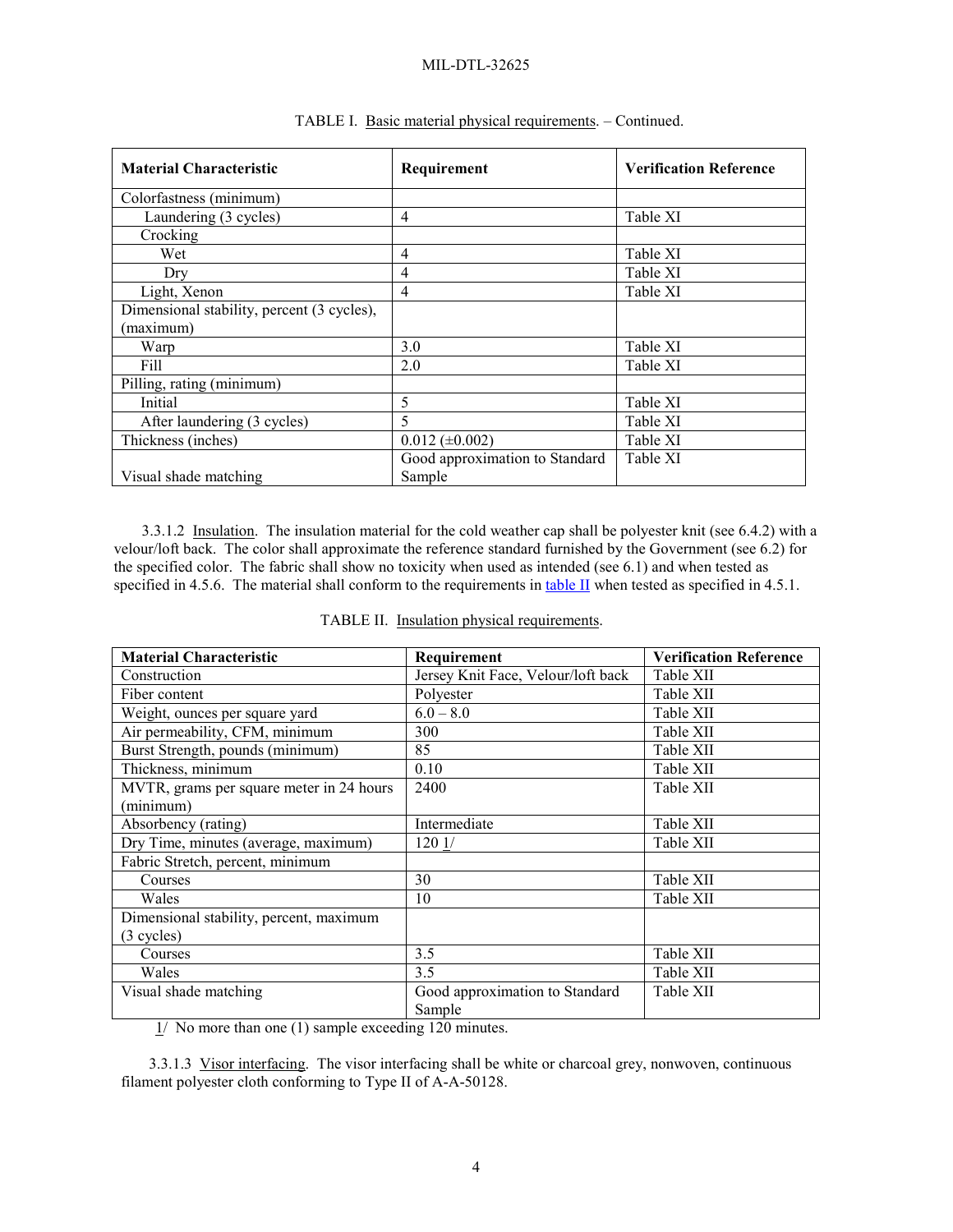### 3.3.2 Components.

3.3.2.1 Thread. Thread for needle and bobbin (looper) shall be 100% textured, 2 or 3 ply, polyester thread, approximate Tex size 35, conforming to A-A-52095; or 2 or 3 ply cotton or polyester covered polyester core thread, approximate Tex size 35, conforming to A-A-50199. The thread color shall be Coyote 498.

3.3.2.2 Low profile hook and loop fastener tape. The hook and loop fastener tapes for the extended ear flaps shall conform to the requirements of A-A-55126, Type III, Class 6, when verified in accordance with paragraph 4.5. The length and width of the hook and loop shall be 1 by 4  $(\pm \frac{1}{8})$  inches. Cut edges shall be finished to ensure no raveling for the life of the cap. The color of the hook and loop shall approximate Coyote 498.

3.3.2.3 Labels.

3.3.2.3.1 Identification label. The identification label shall be in accordance with Type VI, Class 4 of MIL-DTL-32075. The label shall contain the item description, contract number, NSN, fiber content information, the contractor's name and size. The inscription shall have a minimum font size of 10 points. The color of the label shall be white. The inscription legibility, label, and label attachment shall last the expected life of the cap. The label shall include the following information:

## **Identification Information:**

COLD WEATHER CAP CONTRACT NO.: NSN: FIBER CONTENT: CONTRACTOR'S NAME: SIZE:

3.3.2.3.2 Instruction label. The instruction label shall be in accordance with Type VI, Class 3 of MIL-DTL-32075. The color of the label shall be white. If available, a basic material supplier care label and hang tag may be used, but must contain the information listed below. The instruction label shall include the following information:

### **Instruction Information:**

Cold Wash Tumble dry low heat or air dry Do Not Use Fabric Softeners DO NOT BLEACH, DRY CLEAN, OR IRON

3.3.2.3.3 Combination size, identification, and instruction label. A combination label may be used in place of separate identification and instruction labels. The label shall be in accordance with type VI, class 14 of MIL-DTL-32075 when tested as specified in [4.5.1.](#page-8-0) The color of the label shall be white. The label shall be centered on the face side of the inner earflap piece according to marks on pattern.

3.3.2.3.4 Barcode label. Each cap shall have a barcode label/hangtag conforming to Type VIII, Class 17 of MIL-DTL-32075. The bar coding element shall be a 13 digit National Stock Number (NSN). There shall be a 12 digit Universal Product Code (UPC) number assigned for all NSNs by the contracting activity. The initials "UPC" must appear beneath the code. The barcode for NSN and UPC type shall be a medium to high density and shall be located so that it is completely visible on the cap when it is folded and/or packaged as specified and so it causes no damage to the cap.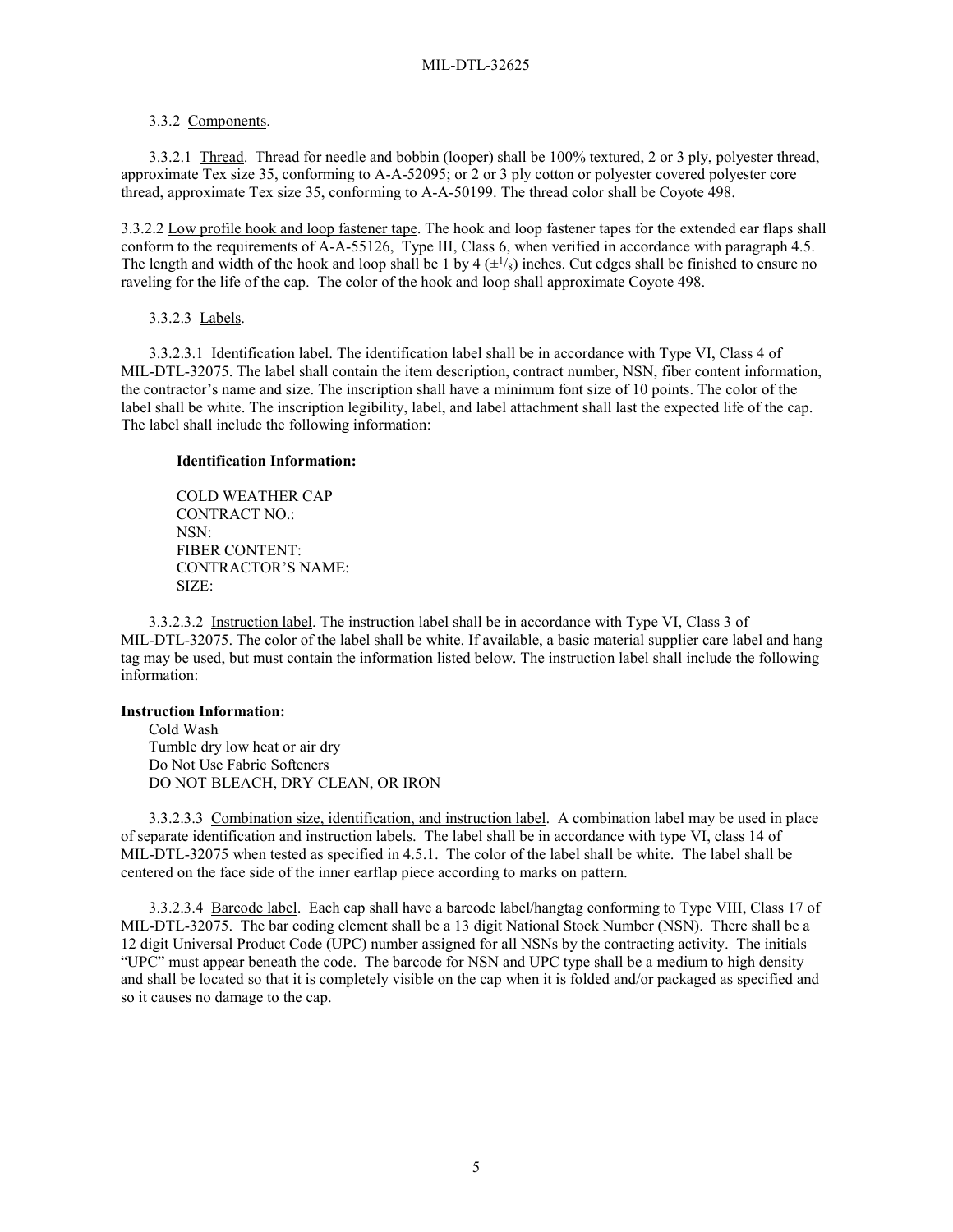3.4 Design. The cap shall have an outer shell, using basic material (see 3.3.1.1), composed of a three-panel crown and a short visor that can be worn in either the up or down position, with an inner earflap that lays flat against the forehead. The visor shall have interfacing and is finished with a quilt stitch pattern with five (5) parallel lines of stitching 1/4 (±1/16) inches equidistance apart. The cap shall have full extension ear flaps that secure under the chin with hook and loop, and may also be worn with the ear flaps flipped up so that the hook and loop attaches at the crown of the head. When worn in this configuration, the inner ear flaps provide warmth to the user's ears. The inside of the crown and earflaps are lined with insulation (see 3.3.1.2) for warmth and comfort. The lining fabric in the crown shall be permanently attached to the shell but construction shall allow for the two fabrics to be separated in order to facilitate drying. Joining seams on the outer shell crown shall be towards the wearer, and all joining seams on the crown lining shall be away from the wearer.

3.4.1 Figures. [Figures 1-](#page-14-0)5 are furnished for informational purposes only. To the extent an inconsistency exists between the written specification and the figures, the written specification shall govern.

3.5 Patterns. Standard patterns, providing a seam allowance of  $\frac{3}{8}$  inch for all seams will be furnished by the Government (see 6.2). The Government patterns shall not be altered in any way, and shall only be used only for cutting the contractor's working patterns. The working patterns shall be identical to the Government patterns, except that additional notching, if needed to facilitate manufacture is permitted on the contractor's working pattern. Minor modifications on the working patterns are permitted where necessary to accommodate the manufacturer's processes and the use of automated equipment provided the modifications do not alter the dimensional, serviceability, or appearance requirements cited in this document or those governed by the Government patterns.

3.5.1 Pattern parts. Cap parts shall be cut from the materials specified and in accordance with the pattern parts listed in table III.

| <b>Material</b> | <b>Pattern Part</b>     | <b>Piece Name</b>           | <b>Cut Parts</b> |
|-----------------|-------------------------|-----------------------------|------------------|
|                 | Center Crown            | <b>CENTER CROWN</b>         |                  |
|                 | Side Crown              | <b>SIDE CROWN</b>           |                  |
| Basic material  | Outer Earflap           | <b>OUTER EARFLAP</b>        |                  |
|                 | Visor                   | <b>VISOR</b>                |                  |
|                 | Front Inner Earflap     | FRONT INNER EARFLAP         |                  |
|                 | Back Inner Visor        | <b>BACK INNER VISOR</b>     |                  |
| Lining          | Center Crown Lining     | CENTER CROWN LINING         |                  |
|                 | Side Crown Lining       | SIDE CROWN LINING           |                  |
|                 | Outer Earflap Lining    | <b>OUTER EARFLAP LINING</b> |                  |
| Interfacing     | Outer Visor Interfacing | OUTER VISOR INTERFACING     |                  |

#### TABLE III. List of pattern parts.

3.6 Construction. The following specifics will provide caps with uniform appearance, comfort and durability for use during all operations where the cap is prescribed. End item construction and appearance shall conform to the requirements and figures provided and the finished measurements cited (see 3.7) to maintain end item configuration.

3.6.1 Seams and stitching. The seams and stitching used shall be consistent, exhibit a uniform appearance, and conform to ASTM D6193 and the requirements for the location, stitch, and seam types listed in table IV. Seam allowances shall be maintained with seams sewn so that no raw edges, runoffs, twists, pleats, puckers, or open seams result. All seams shall start and finish evenly and edges shall not unravel. Edges may be turned-in, turned-under, or serged to prevent raveling. Thread tension shall be maintained so that there is no tight, loose, or unbalanced stitching. The backside of all seams, inside of cap, shall be flat with no protruding seam allowance or raw edges that could create irritation or discomfort to the wearer. The stitches per inch shall be 10-14 for all seams.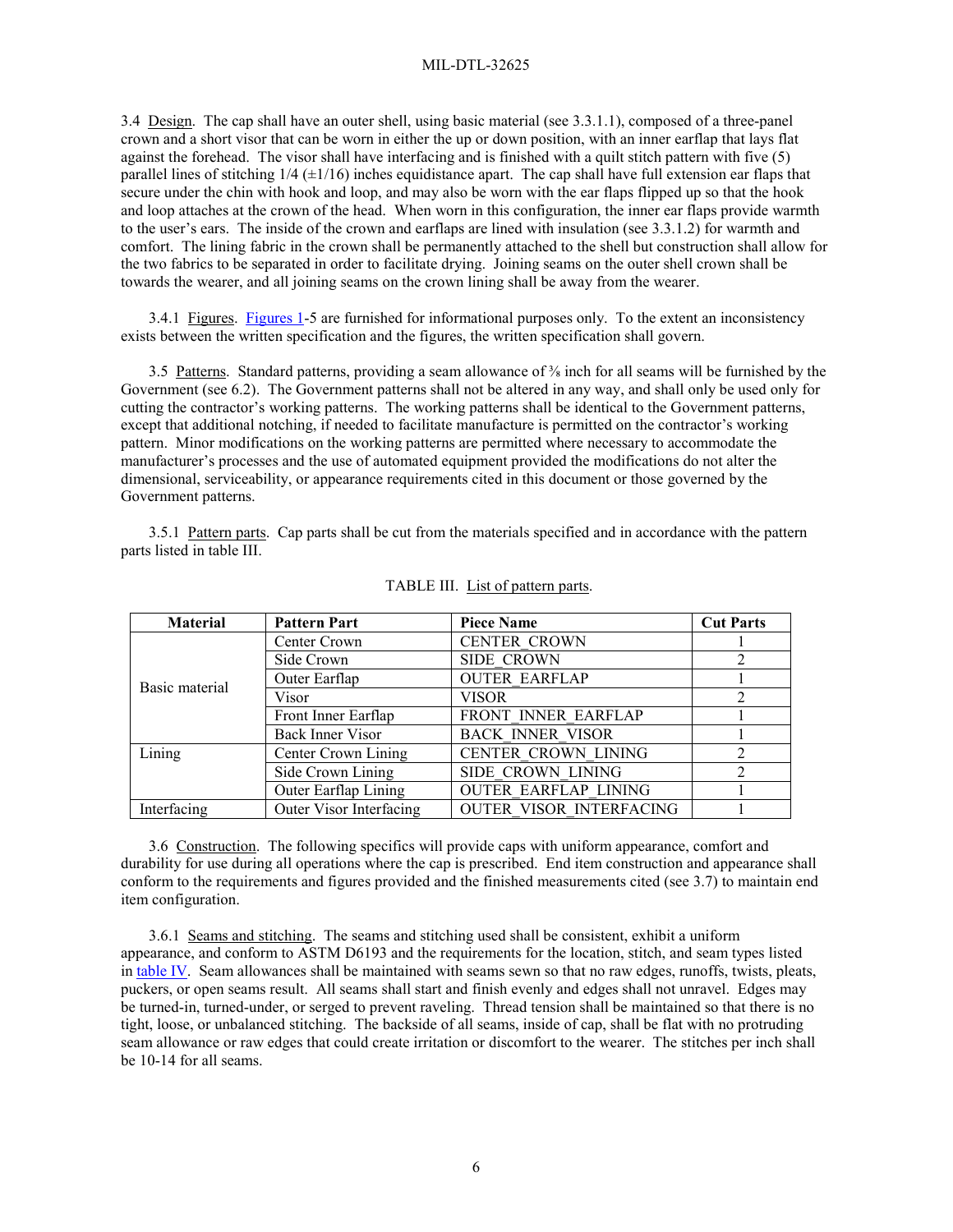| <b>Seaming Areas and Operations</b>                     | <b>Stitch Type</b> | <b>Seam Type</b> |
|---------------------------------------------------------|--------------------|------------------|
| Join outer shell crown                                  | 301                | $SSa-1$          |
| Topstitch outer shell crown                             | 301                | $LSb-1$          |
| Join outer earflap and outer earflap lining             | 301                | $SSe-2$          |
| Attach hook and loop to earflaps- all plies             | 301                | $LSbj-1$         |
| Join front and back inner earflap                       | 301                | $SSa-1$          |
| Topstich front and back inner earflap joining seam      | 301                | $LSb-1$          |
| Join crown lining                                       | 301                | $SSa-1$          |
| Join front and back inner earflap to crown lining       | 301                | $SSe-2$          |
| Insert interfacing and join visor                       | 301                | $SSa-1$          |
| Visor parallel topstitching                             | 301                | $SSv-5$          |
| Join outer crown to assembled pieces (inner and outer   | 301                | $SSa-1$          |
| earflaps and visor)                                     |                    |                  |
| Join crown lining to assembled cap leaving a 2-inch gap | 301                | $SSc-1$          |
| along center crown seam, flip, and stitch gap closed.   |                    |                  |
| Attach label to inner earflap-all plies                 | 301                | $LSbj-1$         |

# TABLE IV. Seams and stitching.

3.6.2 Tacking and backstitching. Ends of seams and rows of stitching with 301 type stitch, when not caught in other seams or stitching, shall be securely backstitched not less than ¼ inch. Thread breaks (all stitch types) shall be secured by stitching back of the break not less than ½ inch.

3.7 Finished dimensions. The finished cap shall conform to the measurements listed in table V as defined in table VI. All measurements shall be taken in accordance with 4.5.5 with the cap laid flat. Extended flap lengths shall not be uneven by more than ½ inch.

|           | Inside<br>Circumference<br>A) | Earflap Length<br>$\left( \mathrm{B}\right)$ | Earflap Width (C) | Visor Width (D)                   |
|-----------|-------------------------------|----------------------------------------------|-------------------|-----------------------------------|
| Small     | $23\frac{1}{4}$               | $10^{3/4}$                                   | $3\frac{1}{4}$    | $\frac{3}{4}$                     |
| Medium    | 24                            |                                              | $3\frac{1}{2}$    | $1\frac{3}{4}$                    |
| Large     | $24\frac{3}{4}$               | $11\frac{1}{4}$                              | $3\frac{3}{4}$    | $1^{3}/_{4}$                      |
| X-Large   | $25\frac{1}{2}$               | $11\frac{1}{2}$                              |                   | $1\frac{3}{4}$                    |
| Tolerance | $\pm \frac{1}{8}$             | $\pm \frac{1}{8}$                            | $\pm \frac{1}{8}$ | $\pm$ <sup>1</sup> / <sub>8</sub> |

|  | TABLE VI. Methods of measure. |
|--|-------------------------------|
|--|-------------------------------|

| <b>Measurement</b> | Method                                              | Lavout |
|--------------------|-----------------------------------------------------|--------|
|                    | Place cap down on crown to measure interior         |        |
| A - Inside         | circumference. Use an appropriate cap measuring     |        |
| Circumference      | device (see 6.9) for measuring headwear             |        |
|                    | circumference.                                      |        |
| B - Outer Earflap  | Measure straight from bottom of earflap at center   |        |
| Length             | to crown joining seam.                              |        |
| C - Outer Earflap  | Measure at center back from finished edge to        |        |
| Width              | crown joining seam at crown center.                 |        |
| D - Visor Width    | Measure straight from finished edge at visor center |        |
|                    | to crown joining seam.                              |        |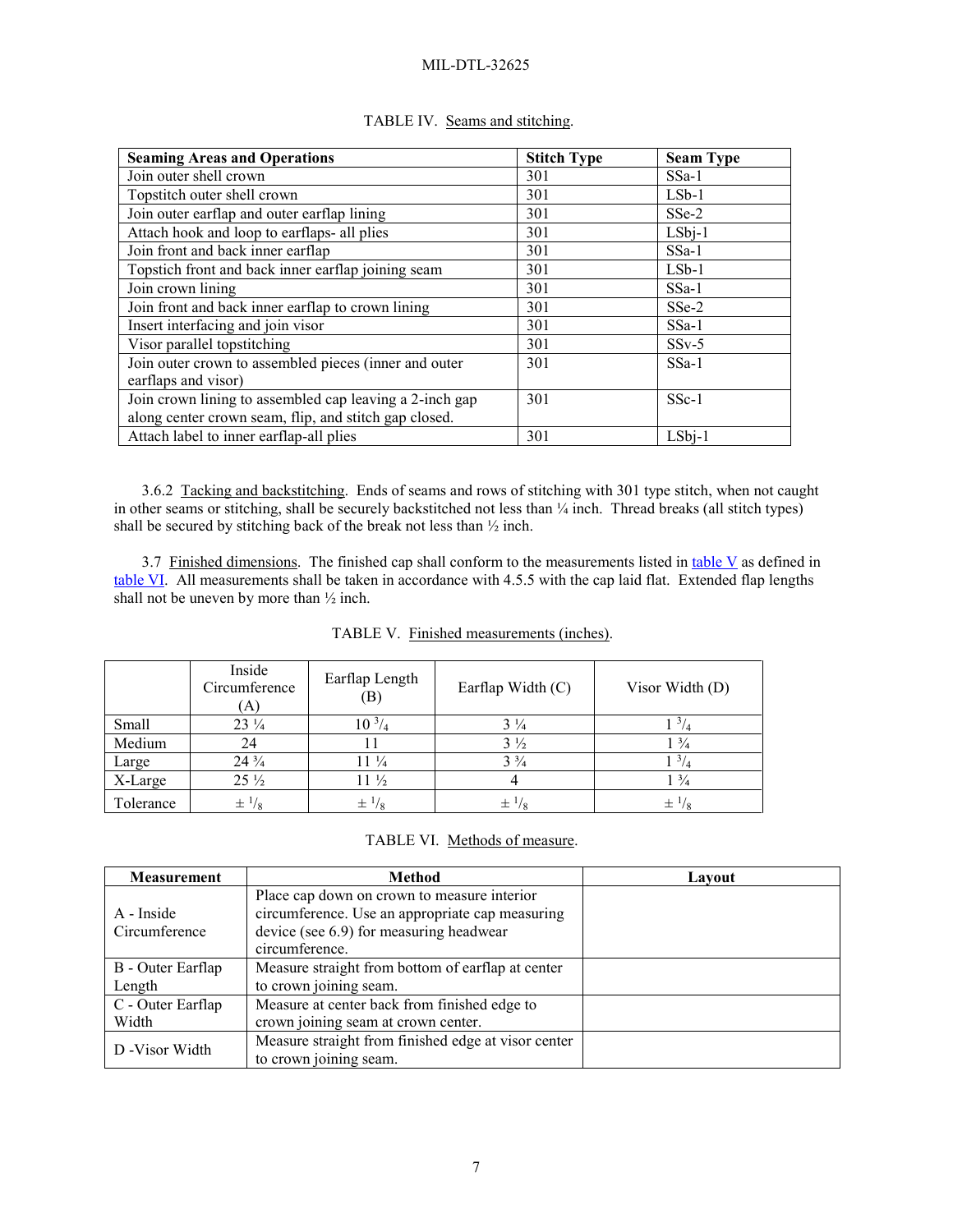3.8 End item insulation. The insulation, expressed in terms of clo value, shall be a minimum of 1.25 when tested as specified in 4.5.2.

3.9 Toxicity. The cap shall not present a health hazard and shall show compatibility with prolonged direct skin contact when tested as specified in 4.5.6. Chemicals recognized by the Environmental Protection Agency (EPA) as human carcinogens shall not be used.

3.10 Workmanship. The finished cap shall be free from loose thread, foreign matter, and irregular defects that can adversely affect usage or durability. The finished cap shall conform to the quality of product established by this document, be uniform, and be free from defects specified in 4.5.4 and those defects that adversely affect form, fit, or function. Defects shall not exceed the Acceptance Quality Limits (AQLs) (see 6.2) and shall not adversely affect the serviceability, appearance, and uniformity of the product.

### 4. VERIFICATION

4.1 Classification of inspections. The inspection requirements specified herein are classified as follows:

a. First article inspection (see 3.1.1 and 4.3).

b. Conformance inspection (see 3.1.2 and [4.4\)](#page-7-0).

4.2 Inspection conditions. Unless otherwise specified, excluded, amended, modified or qualified in this specification or applicable procurement documents (see 6.2), all inspections shall be performed in accordance with all the requirements of referenced documents.

4.3 First article inspection. A first article, in accordance with 3.1.1 shall be examined in accordance with [4.5.1](#page-8-0) through 4.5.6 for compliance with design, configuration, workmanship, dimensional requirements, and testing as specified in this document (see 6.2).

<span id="page-7-1"></span>4.3.1 First article samples and acceptance criteria. Unless otherwise specified in the contract (see 6.2), first article samples shall be provided. The sample size shall be as specified in the contract (see 6.2). The sample unit shall be one cap and the lot size shall be expressed in units of caps. The presence of excessive defects exceeding AQLs (see 6.2) or failure to pass any test shall be cause for rejection of the first article.

<span id="page-7-0"></span>4.4 Conformance inspection. Unless otherwise specified in the contract (see 6.2), conformance inspection, in accordance with 3.1.2, shall consist of the examinations and tests as specified in [4.5.1](#page-8-0) through 4.5.6.

<span id="page-7-2"></span>4.4.1 Material and component sampling and acceptance criteria. Unless otherwise specified in subsidiary specifications, referenced documents, or procurement documents (see 6.2), sampling shall be in accordance with table VII. The lot shall be unacceptable if one or more sample units fail to meet any test requirement specified. All requirements are applicable to the sample unit. For material testing, the sample unit shall be 5 continuous yards full width of finished cloth for all physical and chemical tests.

### TABLE VII. Material sampling.

| Lot Size           | Sample Size (Sample Unit) |
|--------------------|---------------------------|
| 800 or less        |                           |
| 801 through 22,000 |                           |
| $22,001$ and over  |                           |

4.4.2 End item sampling and acceptance criteria. Unless otherwise specified in the contract (see 6.2) sampling for inspection shall be performed conforming to ANSI/ASQ Z1.4. The sample unit shall be one cap and the lot shall be expressed in units of caps. The presence of excessive defects (see 6.2) or failure of any testing as specified (see 6.2) shall be cause for rejection of the lot.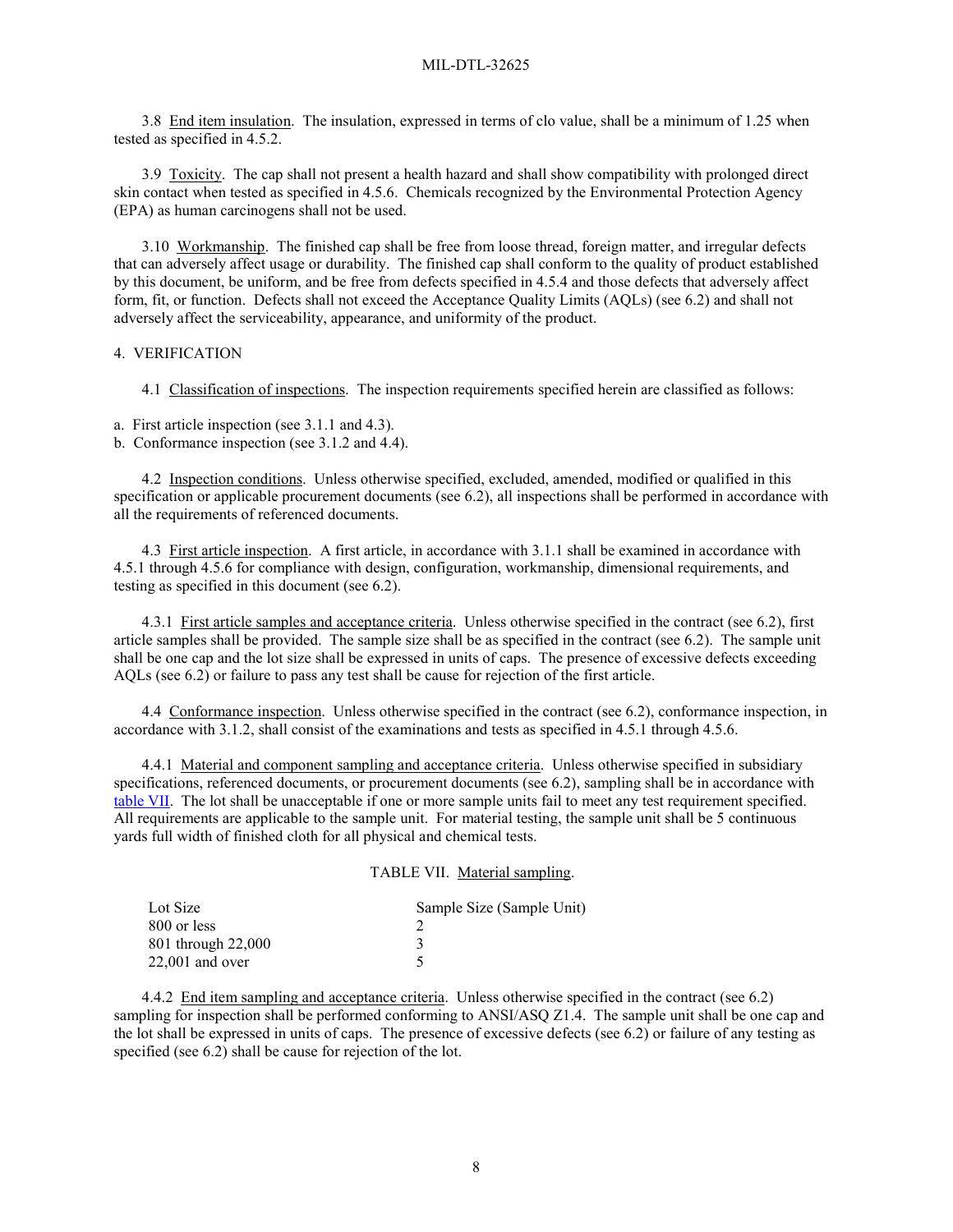# 4.5 Inspection methods.

<span id="page-8-0"></span>4.5.1 Component and material examinations and tests. In accordance with 4.1, components and materials shall be inspected and tested in accordance with all the requirements of this specification and those referenced specifications and standards unless otherwise excluded, amended, or modified in this specification or applicable procurement documents (see 6.2 and 6.7). In addition to testing provisions specified in referenced documents, materials and components shall be examined and tested in accordance with table VIII through table XII. All requirements are applicable to the sample unit. Unless otherwise specified (see 6.2), materials shall be conditioned and tested in accordance with ASTM D1776/D1776M. All requirements are applicable to the sample unit.

| Material                       | Requirement | Verification  |
|--------------------------------|-------------|---------------|
| Thread                         | 3.3.2.1     | A-A-52095     |
|                                |             | or A-A-50199  |
| Hook and loop                  | 3.3.2.2     | $A-A-55126$   |
| Interfacing                    | 3.3.1.3     | A-A-50128     |
| Combination identification and | 3.3.2.3     | MIL-DTL-32075 |
| instruction label              |             |               |
| Barcode label tag              | 3.3.2.3     | MIL-DTL-32075 |
| $1/\alpha$ $\epsilon$ 0        |             |               |

TABLE VIII. Component verification. 1/

 $1/$  See 6.8

| Material Characteristic  | Requirement | <b>Test Method</b>                     |
|--------------------------|-------------|----------------------------------------|
| Construction             | Table I     | Visual                                 |
| Fiber content            | Table I     | <b>AATCC TM20A</b>                     |
| Weight                   | Table I     | ASTM D3776/D3776M                      |
| Break strength           | Table I     | ASTM D5034                             |
| Tear Strength            | Table I     | ASTM D1424                             |
| Water Repellency         | Table I     | <b>AATCC TM22</b>                      |
| Colorfastness            |             |                                        |
| Laundering (3 cycles)    | Table I     | AATCC TM61, option 2A, grade           |
|                          |             | polyester only                         |
| Crocking                 |             |                                        |
| Wet                      | Table I     | <b>AATCC TM8</b>                       |
| Dry                      | Table I     | <b>AATCC TM8</b>                       |
| Light, Xenon             | Table I     | AATCC TM16.3, option 3 (85 kJ)         |
| Dimensional stability (3 |             |                                        |
| cycles)                  |             |                                        |
| Warp                     | Table I     | AATCC TM135, 3 cycles, (1) III, (A) ii |
| Fill                     | Table I     | AATCC TM135, 3 cycles, (1) III, (A) ii |
| Pilling                  | Table I     |                                        |
| Initial                  | Table I     | ASTM D3512/D3512M                      |
| After laundering (3      | Table I     | AATCC TM135, (1) III, (A) ii;          |
| cycles)                  |             | ASTM D3512/D3512M                      |
| Thickness                | Table I     | ASTM D1777                             |
| Visual shade matching    | Table I     | See 4.5.1.2                            |

## TABLE IX. Basic material verification.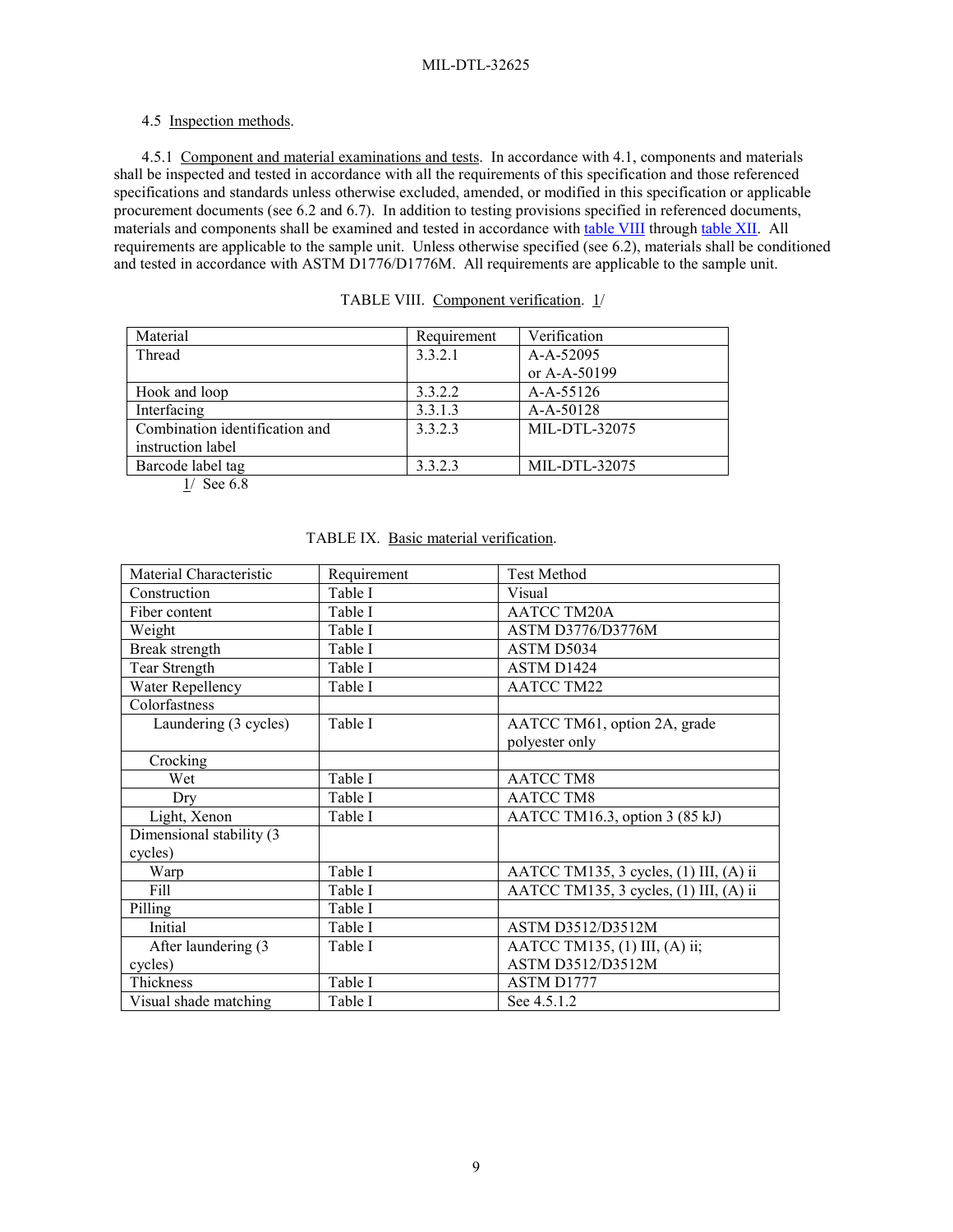| Material Characteristic  | Requirement | <b>Test Method</b>                     |
|--------------------------|-------------|----------------------------------------|
| Construction             | Table II    | Visual                                 |
| Fiber content            | Table II    | <b>AATCC TM20A</b>                     |
| Weight                   | Table II    | ASTM D3776/D3776M                      |
| Air permeability         | Table II    | ASTM D737                              |
| <b>Burst Strength</b>    | Table II    | ASTM D3787                             |
| Thickness                | Table II    | ATSM D1777                             |
| <b>MVTR</b>              | Table II    | ASTM E96                               |
| Absorbency               | Table II    | <b>AATCC TM79</b>                      |
| Dry Time                 | Table II    | 4.5.1.1                                |
| Fabric Stretch           |             |                                        |
| Courses                  | Table II    | ASTM D2594 (Loose Fit)                 |
| Wales                    | Table II    | ASTM D2594 (Loose Fit)                 |
| Dimensional stability (3 |             |                                        |
| cycles)                  |             |                                        |
| Courses                  | Table II    | AATCC TM135, 3 cycles, (1) III, (A) ii |
| Wales                    | Table II    | AATCC TM135, 3 cycles, (1) III, (A) ii |
| Visual shade matching    | Table II    | See 4.5.1.2                            |

|  | TABLE X. Insulation verification. |
|--|-----------------------------------|
|  |                                   |

4.5.1.1 Drying Time. Dry time test shall be run in standard textile conditions, 65 ( $\pm$ 2) % RH and 70 ( $\pm$ 2) ℉ on three (3) specimens. The fabric samples/specimens and blotting paper shall be conditioned at standard textile conditions for a minimum of 4 hours. The weight of the conditioned specimen shall be measured using a laboratory balance, accurate to 0.01g. A wire mesh kitchen/bathroom sink strainer may be used by placing it on the weight pan of the lab balance in an inverted manner and taring its weight before the measurement of any specimen weight. After weighing the samples/specimens, place 100 ml of distilled water into a 250 ml glass beaker. Submerge the specimen in the beaker of water for 30 minutes, make certain that the specimen is completely submerged to insure complete wetting. Remove the specimen and sandwich it between two pieces of unused blotting paper. Pass the specimen/blotting paper sandwich through a motor driven wringer (see 6.4.5). With a dead weight load of 27.2 ( $\pm$ 0.5) kg (60 ( $\pm$ 1) lbs and speed of 1 inch per second), immediately place specimen on the balance with top door of the balance open, side doors closed and record the wet weight either to the nearest 0.01 or 0.1 grams. Manually monitor weight at set intervals until dry or use an automated balance with capability to weigh specimen until dry. Record time to dry (t). Repeat for remaining specimens. Average 3 specimens.

 4.5.1.2 Visual shade matching. The color and appearance of the cap shall match the standard sample when viewed using the AATCC EP 9, Option C (see 6.7), with sources simulating artificial daylight  $D_{75}$ illuminant with a color temperature of 7500K ( $\pm$  200) illumination of 100 ( $\pm$ 20) foot candles, and shall be a good match to the standard sample under incandescent A illuminant with a color temperature of 2856K  $(\pm 200)$ .

4.5.2 End item testing. Caps shall be tested for the characteristics specified in table XI. Samples that do not meet the requirements specified shall be considered failures.

|  |  | TABLE XI. End item verification. |
|--|--|----------------------------------|
|--|--|----------------------------------|

| Material Characteristic | 1 Requirement<br>Material | Test Method |
|-------------------------|---------------------------|-------------|
| Insulation              | See 3.8                   |             |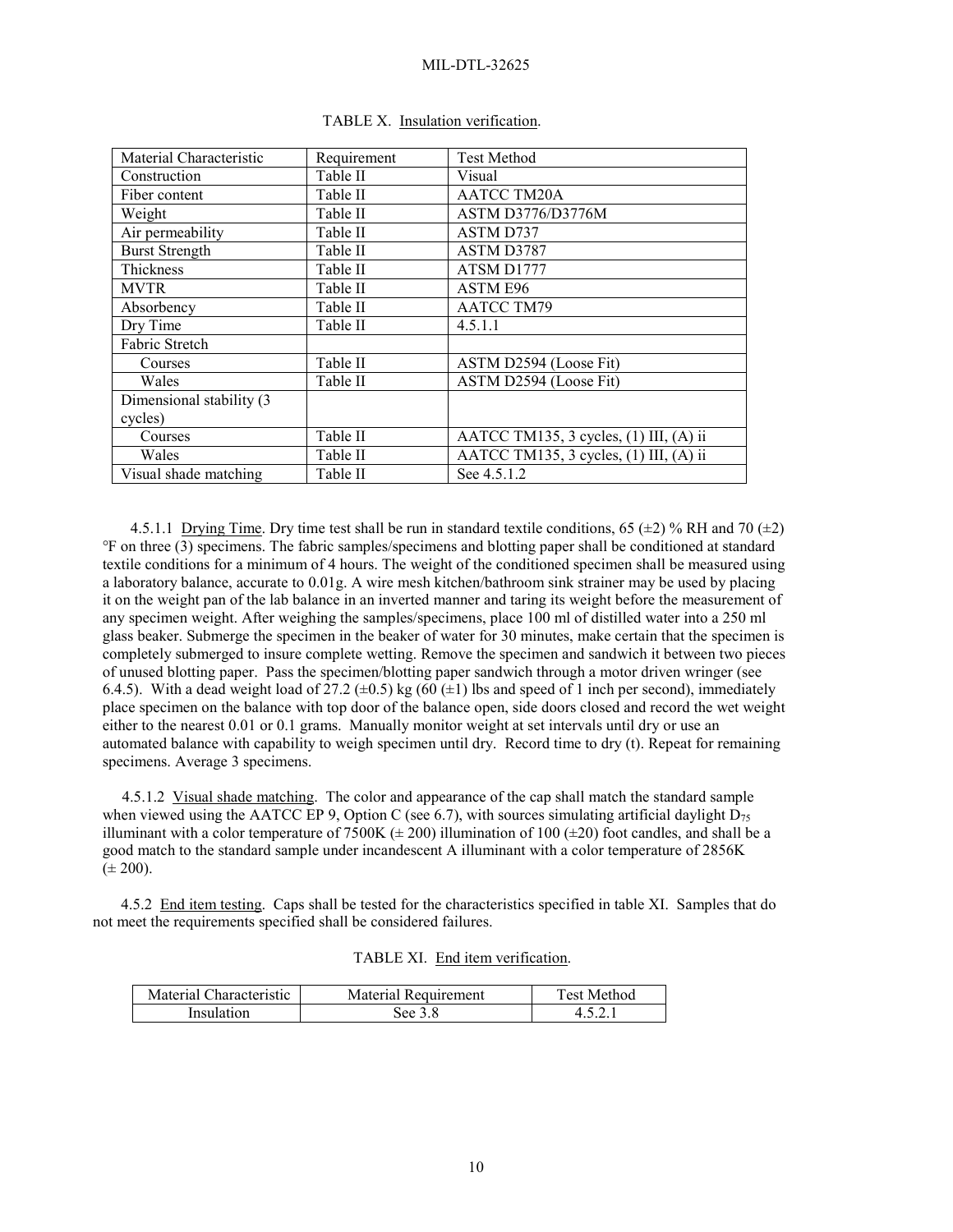4.5.2.1 Thermal insulation test. Three separate samples of the cap shall be evaluated and the average value is reported. R values can be converted to the more familiar clo unit to allow ranking order of standard for procurement purposes. Test size shall be size Large. A life-sized biophysical model of the human head that measures localized and total thermal resistance shall be used. Insulation values for the total head model and its individual regions are calculated by an internal program during 30 minutes of steady state data collection. The surface of the head model is controlled at 30 °C. Total thermal resistance  $(R)$  to heat exchange is calculated in the test conditions in the table below and using:

## $R = (SA^*$  delta T $)/P$ , where:

R is the thermal resistance,  $m^2$  °C/Watt

 $SA =$  total surface area of regional segments,  $m<sup>2</sup>$ 

Delta T = temperature gradient between the head model surface and ambient air temperature, in  $^{\circ}C$ .  $P = Total power input, Watts.$ 

| Condition.          | Value                        |
|---------------------|------------------------------|
| Ambient temperature | 5.0 °C                       |
| Head temperature    | 30.0 $\mathrm{^{\circ}C}$    |
| Wind speed          | 2-3 meters/sec and turbulent |
|                     |                              |

Testing Conditions for Thermal Head (Dry Test)

If required, caps submitted will be tested by the Government. Testing at alternate facilities shall require side-by-side comparison due to chamber wind speed differences that cannot be controlled that will affect the total measured values.

4.5.3 In-process examination. Visual and dimensional examinations shall be made at any point or during any phase of the manufacturing process to determine whether construction details, which cannot be examined in the finished product, are in accordance with the requirements specified in section 3. Materials and components which contain defects and damages, as defined in the visual examination of 4.5.3, shall be removed from production. Any in-process nonconformance remaining in the finished cap shall be classified as a defect in accordance with the visual examination of 4.5.4.

4.5.4 Visual examination. The cap shall be examined for defects in color, shade, design, material, construction, workmanship, and markings, and the defects shall be classified in accordance with the list of defects specified in table XII. The inspection conditions and the AQLs shall be as specified (see 6.2).

| <b>Examination</b> | <b>Defect</b>                                         | <b>Classification</b> |       |
|--------------------|-------------------------------------------------------|-----------------------|-------|
|                    |                                                       | Major                 | Minor |
| Workmanship        | Component part omitted, distorted, full, tight, or    | 101                   |       |
|                    | twisted; any part of end item caught in any           |                       |       |
|                    | unrelated stitching; the edge of any component        |                       |       |
|                    | part required to be forced out having folds of        |                       |       |
|                    | more than $\frac{1}{8}$ inch.                         |                       |       |
| Material           | Hole, cut, tear, smash, burn, drill hole, run, needle | 102                   |       |
|                    | chew, visible mend, thin place, or misweave           |                       |       |
|                    | affecting appearance or serviceability.               |                       |       |
| Shade              | a. Shade variation within a part or between parts.    | 103                   |       |
|                    | Thread color not as specified.                        |                       |       |
|                    | b. Dye streak; color not as specified                 | 104                   |       |
| Seams and          | a. Seams puckered, distorted, pleated, wavy, or       |                       | 201   |
| stitching          | twisted; edge or raised stitching sewn too close to   |                       |       |
|                    | edge, resulting in damage to cloth.                   |                       |       |

TABLE XII. Visual examination.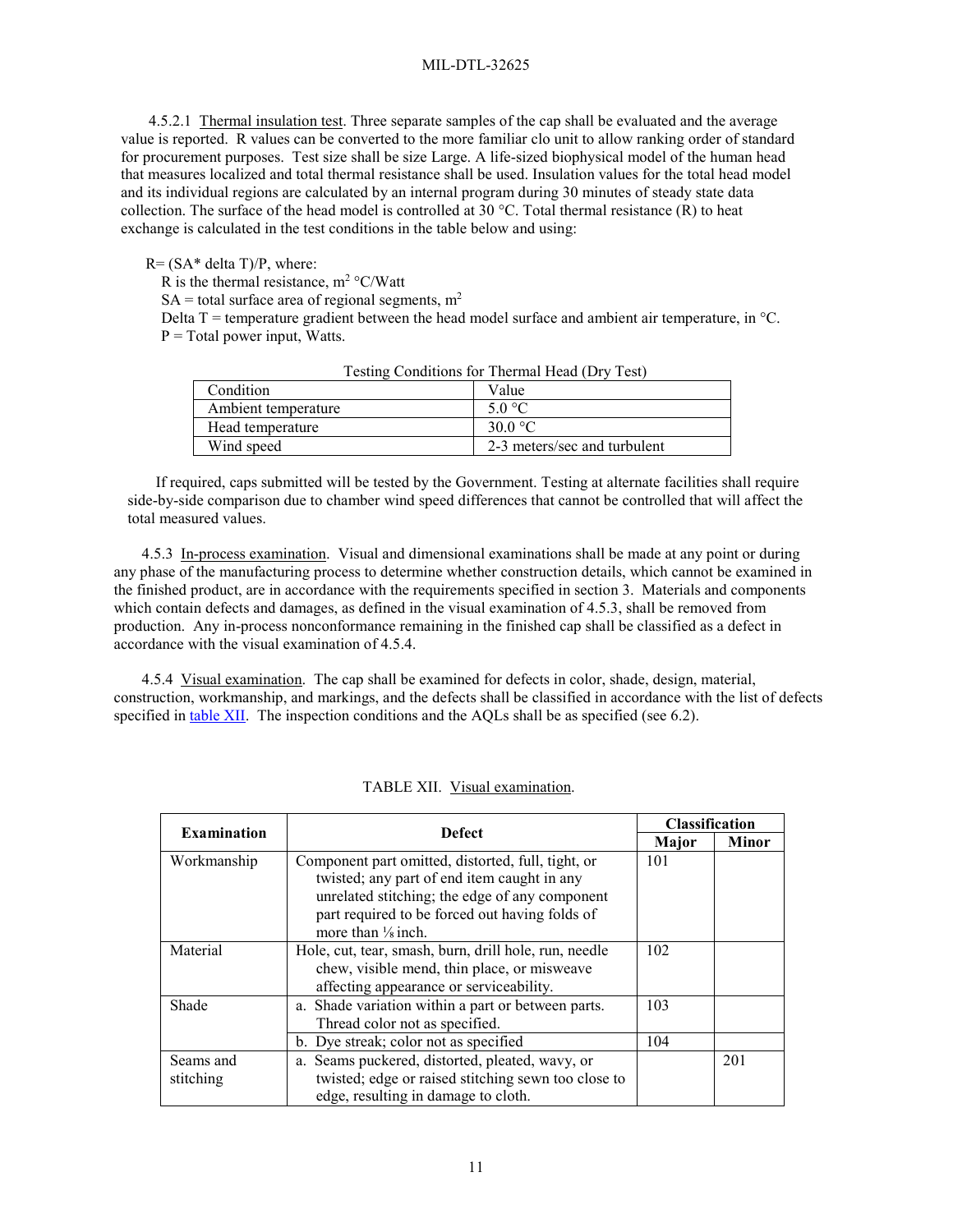|             | b. Irregular or open seam; raw edge affecting<br>appearance or serviceability                                       | 105 |     |
|-------------|---------------------------------------------------------------------------------------------------------------------|-----|-----|
|             | c. Seam, seam allowance, or stitch type not as<br>specified                                                         |     | 202 |
|             | d. Loose or tight stitch tension; broken or missing<br>thread or stitch                                             |     | 203 |
|             | e. Stitches per inch not as specified                                                                               | 106 |     |
| Cleanliness | Spot, stain, excessive thread ends not trimmed or<br>removed, odor.                                                 |     | 204 |
| Labels      | a. Label omitted, incorrect type, size, or<br>configuration; illegible, inaccurate, or not<br>attached as specified | 106 |     |
|             | b. Barcodes omitted or not readable by scanner;<br>human-readable interpretation (HRI) omitted or<br>illegible      |     | 205 |
|             | c. Barcode not visible on folded, packaged item                                                                     |     | 206 |
|             | d. Barcode attachment causes damage to the item                                                                     | 107 |     |
| Packaging   | Any cap not packaged in accordance with the<br>contract or purchase order.                                          |     | 207 |

4.5.5 Dimensional examination. The cap shall be examined for conformance to the dimensions specified in table V as defined in table VI. Any measurement deviating from the dimensions and tolerances specified shall be scored as a measurement defect. The inspection conditions and the AQLs shall be as specified in the contract or order (see 6.2).

4.5.6 Toxicity assessment. An acute dermal irritation study and a skin sensitization study shall be conducted. When the results of the studies indicate the cap is not a sensitizer or irritant, a Repeat Insult Patch Test shall be performed in accordance with the Modified Draize Procedure (see 2.3). If the toxicity requirement (see 3.9) can be demonstrated with historical data, then toxicity testing may not be required.

# 5. PACKAGING

5.1 Packaging. For acquisition purposes, the packaging requirements shall be as specified in the contract or order (see 6.2). When packaging of materiel is to be performed by DoD or in-house contractor personnel, these personnel need to contact the responsible packaging activity to ascertain packaging requirements. Packaging requirements are maintained by the Inventory Control Point's packaging activities within the Military Service or Defense Agency, or within the military service's system commands. Packaging data retrieval is available from the managing Military Department's or Defense Agency's automated packaging files, CD-ROM products, or by contacting the responsible packaging activity.

## 6. NOTES

(This section contains information of a general or explanatory nature that may be helpful, but is not mandatory.)

6.1 Intended use. The cap is intended for use with the cold weather clothing system worn by personnel of the USMC.

6.2 Acquisition requirements. Acquisition documents should specify the following:

- a. Title, number and date of this specification.
- b. Sizes required (see [1.1\)](#page-0-0).
- c. The specific issue of individual documents referenced (see 2.2).
- d. When first article is required (see 3.1.1, 4.3, and 6.3).
- e. When conformance inspection is required (see 3.1.2 and [4.4\)](#page-7-0).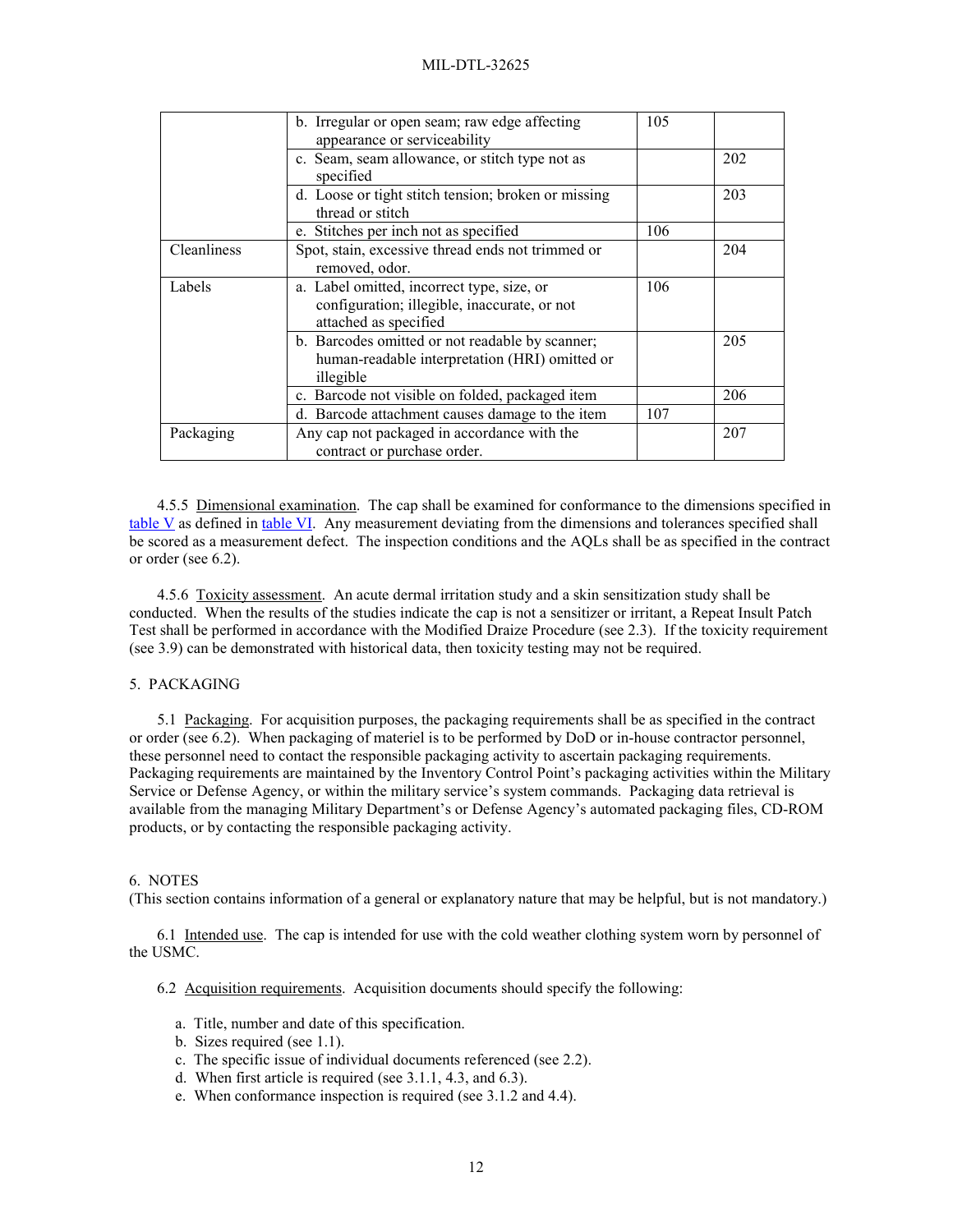- f. Applicable Government patterns and reference standards, including revisions.
- g. Barcode/label tag location (see 3.3.2.2.4).
- h. When toxicity testing is required
- j. First article sampling and acceptance criteria (se[e 4.3.1\)](#page-7-1).
- k. Component, material and end-item sampling and acceptance criteria (see [4.4.1\)](#page-7-2).
- l. Inspection conditions (see 4.2).
- m. Packaging requirements (see 5.1).

6.3 First article. When first article inspection (see 6.2) is required, the contracting officer should provide specific guidance to offerors whether the item(s) should be first article sample, a first production item, or a standard production item from the contractor's current inventory, and the number of items to be tested as specified in 4.3. Invitations for bids should provide that the Government reserves the right to waive the requirement for samples for first article inspection to those bidders offering a product which has been previously acquired or tested by the Government and that bidders offering such products, who wish to rely on such production or test, must furnish evidence with the bid that prior Government approval is presently appropriate for pending contract. Bidders should not alternate submit bids unless specifically requested to do so in the solicitation.

#### 6.4 Suggested sources.

6.4.1 Basic material. Brookwood style Shawnee S11764 has been shown to meet the requirements of this specification. A known source of this material is:

Brookwood Companies Incorporated 485 Madison Ave, Suite 500 New York, NY 10022 (212) 551-0100

6.4.2 Insulation. Milliken & Company style 4060M has been shown to meet the requirements of this specification. A known source of insulation material is:

Milliken & Company 920 Milliken Road M-159 Spartanburg, SC 29304

6.4.3 Labels. Known sources of labels meeting the requirements of this specification are:

Universal Tag 36 Hall Rd. P.O. Box 1518 Dudley, MA 01571-1518

(508) 949-2411

[www.universaltag.com](http://www.universaltag.com/)

Creative Lebels, Inc. 6650 Silacci Way Gilroy, CA 95020

[\(408\) 842-0376](tel:4088420376)

[www.creativelabels.com](http://www.creativelabels.com/)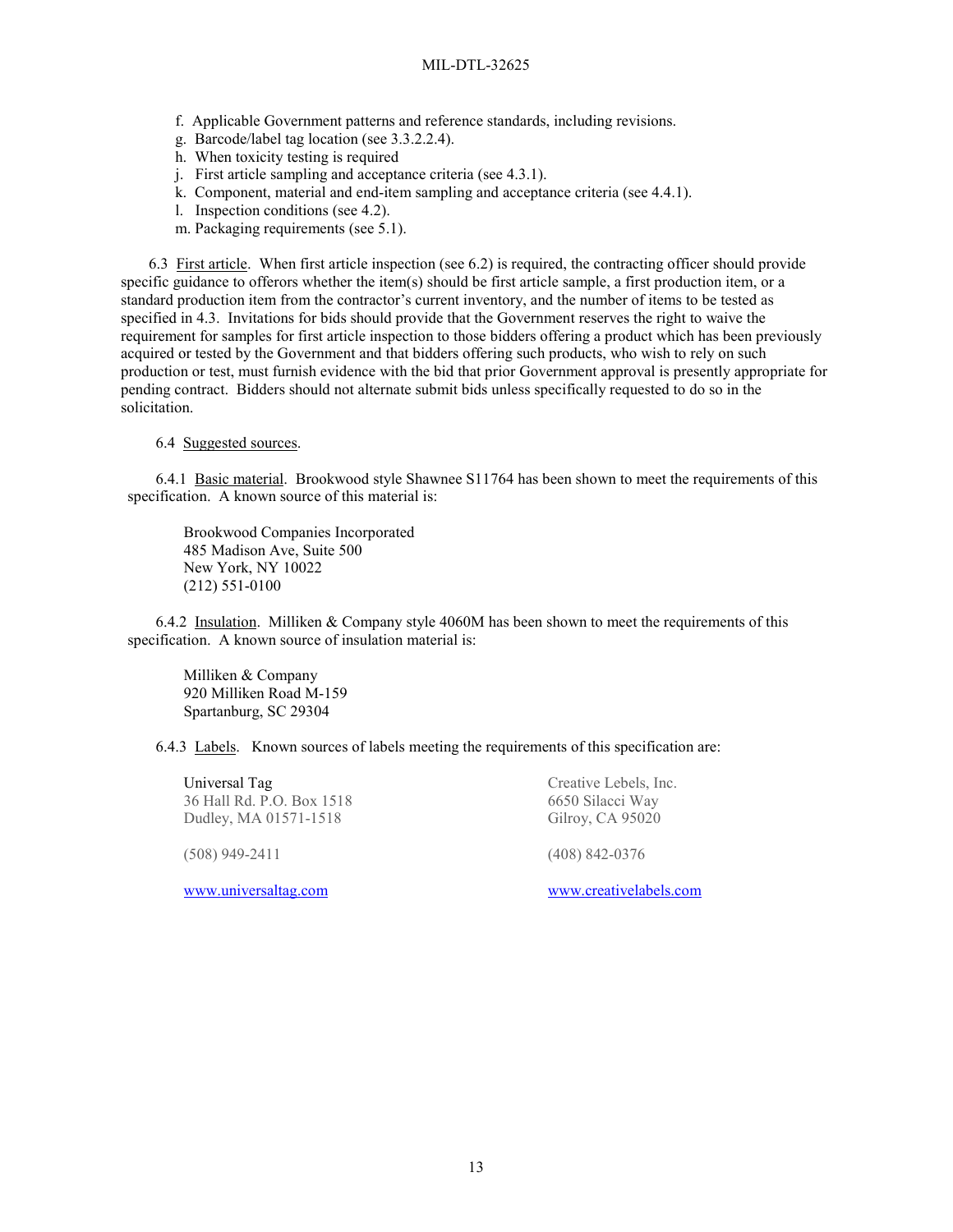6.4.4 Low Profile Hook and Loop. Velcro® Brand High Technology Hook (HTH) 745 and Low Profile Knit Loop 3610, or equivalent, has been demonstrated to meet the requirements of this specification. Known sources of this hook and loop fastener are:

iTape Store 855 Jerusalem Road Scotch Plains, NJ 07076 [\(888\) 634-1908](tel:+18886341908)

<https://www.itapestore.com/>

Gleicher Manufacturing Corporation 851 Jerusalem Road Scotch Plains, NJ 07076 (888) 818-5798

[https://www.gleicher.com/](https://www.gleicher.com/velcro/hook-and-loop) 

 6.4.5 Powered wringer. SDL Atlas Model D394 Laboratory Wringer, or equivalent, has been demonstrated to meet the requirements of this specification. A known source of this equipment is:

SDL Atlas 3934 Airway Drive Rock Hill SC 29732 (803) 329 2110

<https://sdlatlas.com/>

6.5 NSNs. For informational purposes only, an NSN that corresponds to this specification is listed in table XIII. Table XIII is not intended to be a comprehensive list of all NSNs associated with this specification.

### TABLE XIII. NSN.

| XXXX-XX-XXX-XXXX | ำเท |
|------------------|-----|

6.6 Supersession data. This document supersedes MC/PD 06 2011 SYSCOM, dated 20 October 2011, in its entirety.

6.7 Visual shade matching. In 2019, Option A of AATCC EP9, Visual Assessment of Color Difference of Textiles was changed to Option C. NOTE: In case of confusion, the viewing geometry should be "The specimen plane and illumination source will be parallel to each other and aligned so that the light flux is incident at the center of the specimen plane, which is set at a 35 ( $\pm$  5 $^{\circ}$ ) angle relative to the horizontal. The observer will view the specimens at a 90° angle, relative to the plane of the specimens".

6.8 Certificates of compliance. The contracting activity may select to accept a certificate of compliance for selected requirements. Manufacturers should consult with the contracting activity prior to using certificates of compliance to meet requirements.

6.9 Circumference measuring device. A suitable circumference measuring device must perform the two critical functions of the measuring device: 1) maintain a uniform diameter and 2) provide repeatable measurements. Several "scissor type hat calipers" have demonstrated this capability. However, any measuring device that provides these two critical functions is appropriate.

6.10 Subject term (key word) listing.

 Ear flaps Insulation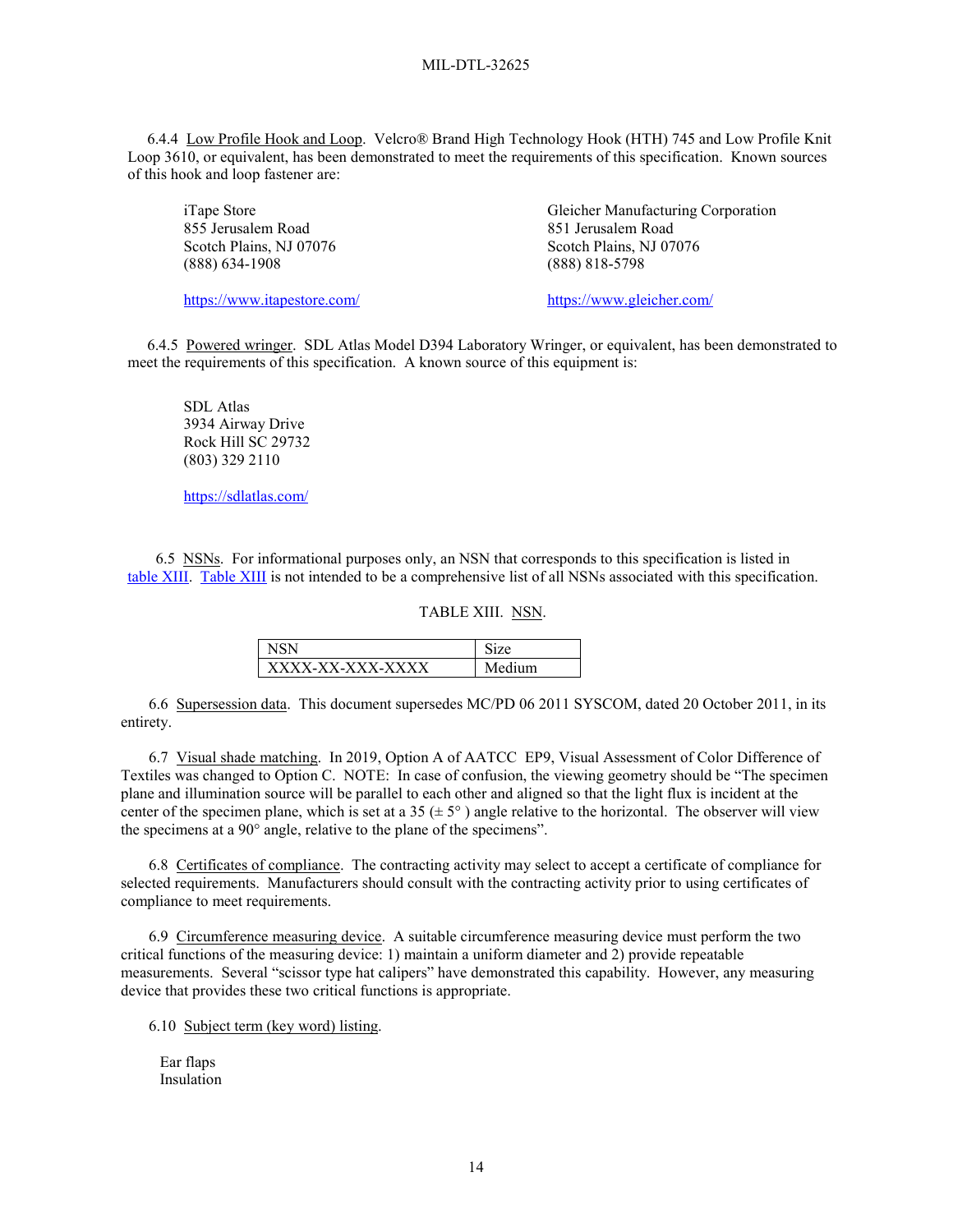

<span id="page-14-0"></span>FIGURE 1. Outside - Side View.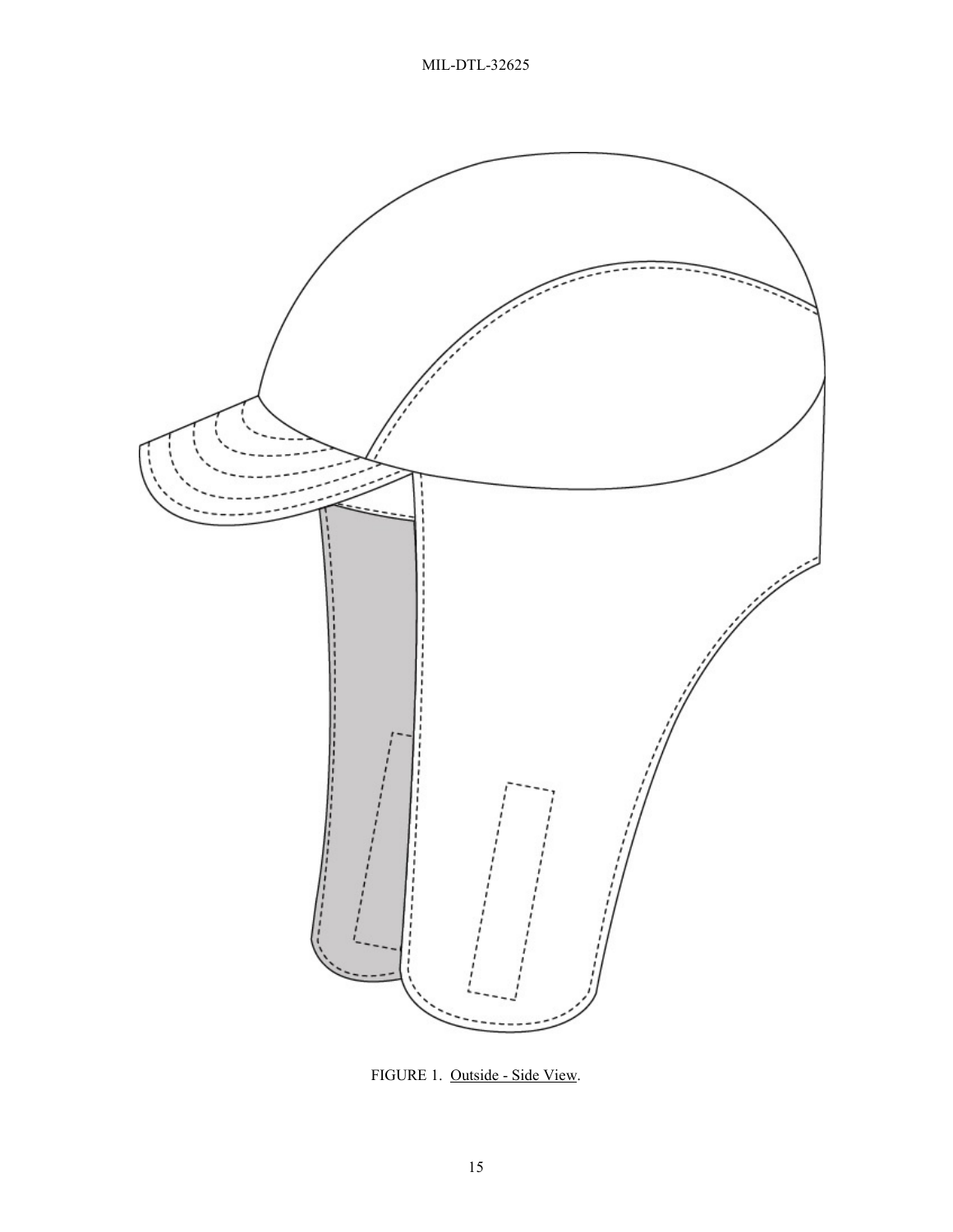

FIGURE 2. Outside - Back View.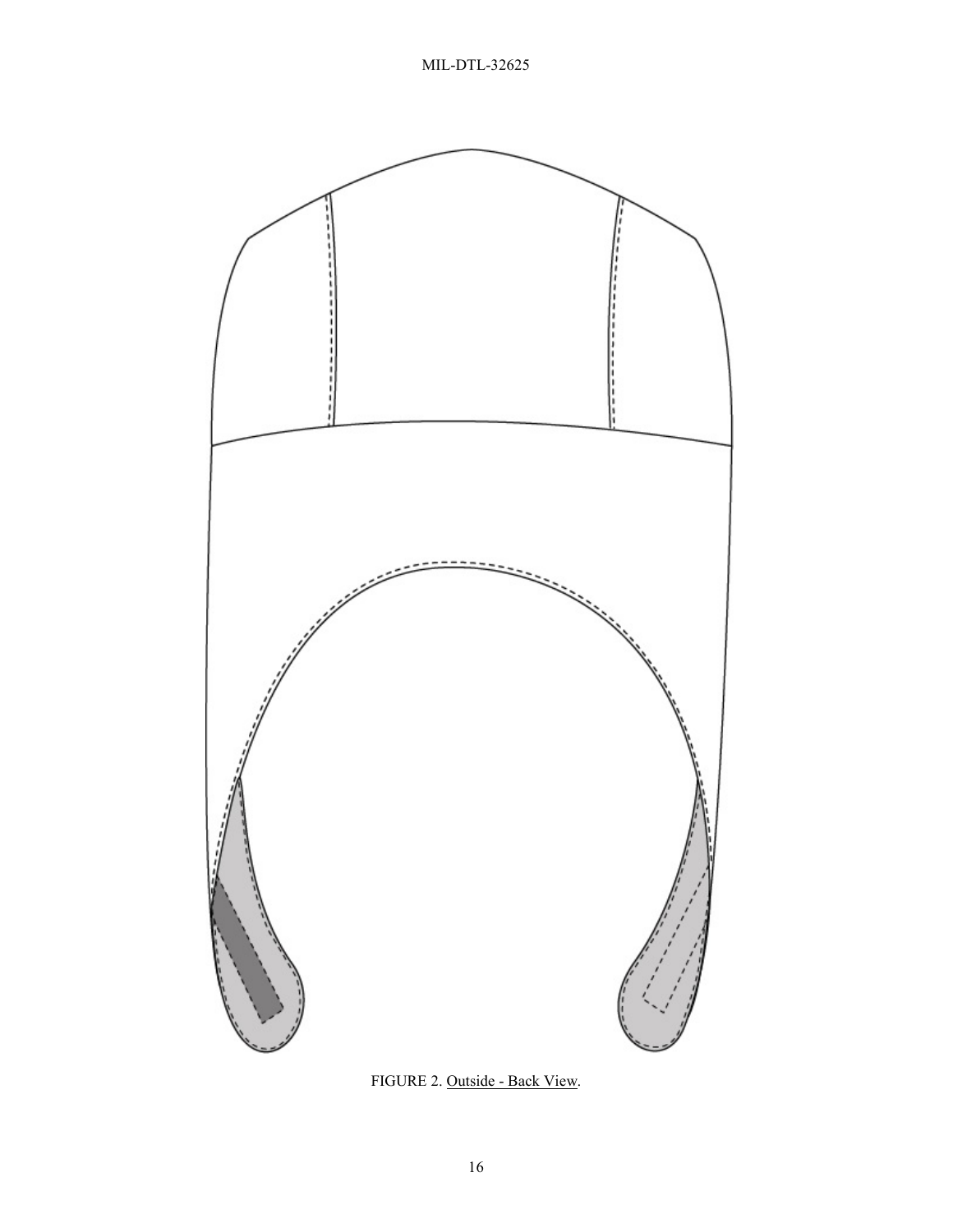

FIGURE 3. Inside - Side View.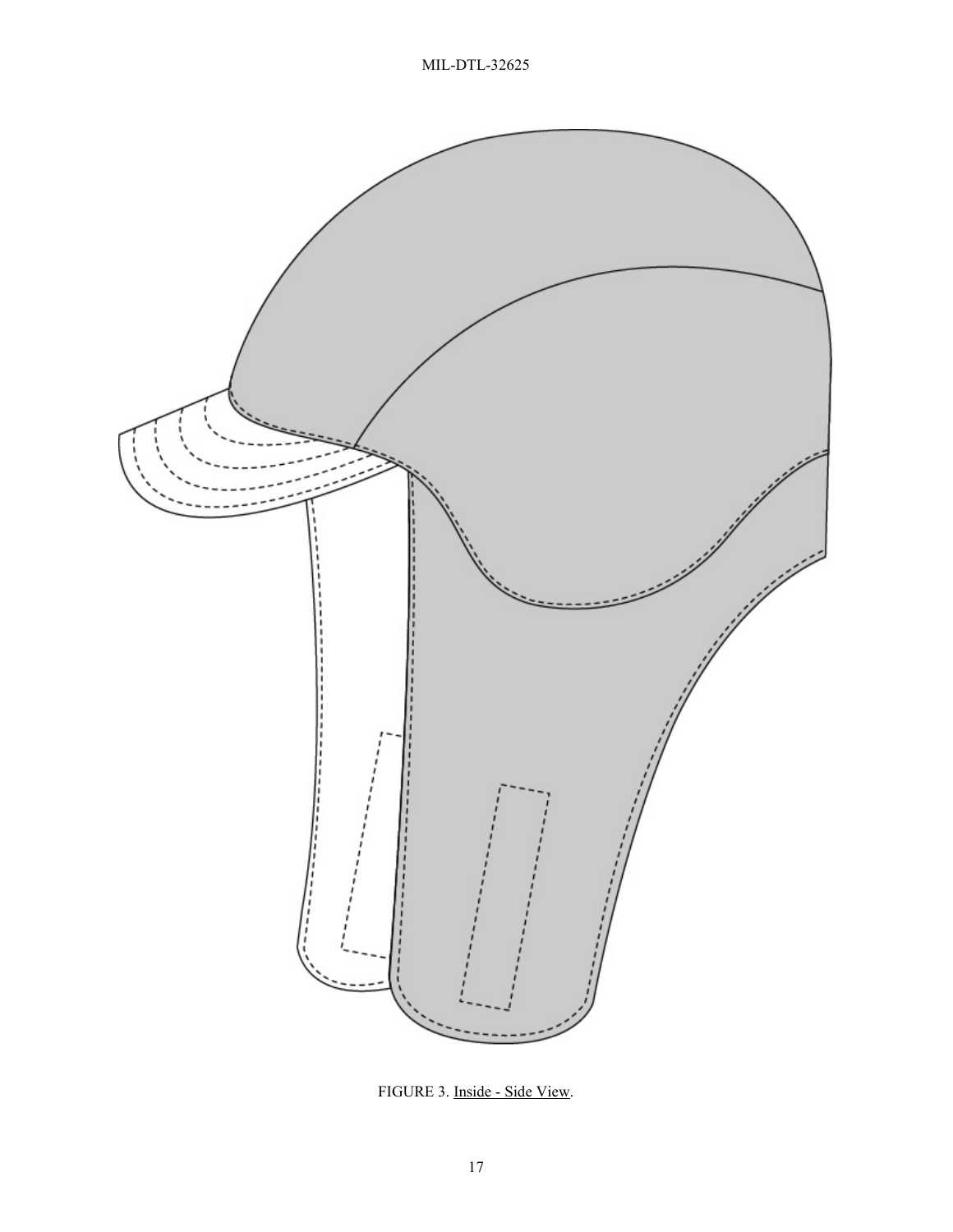

FIGURE 4. Outside - Side View (Flaps Connected).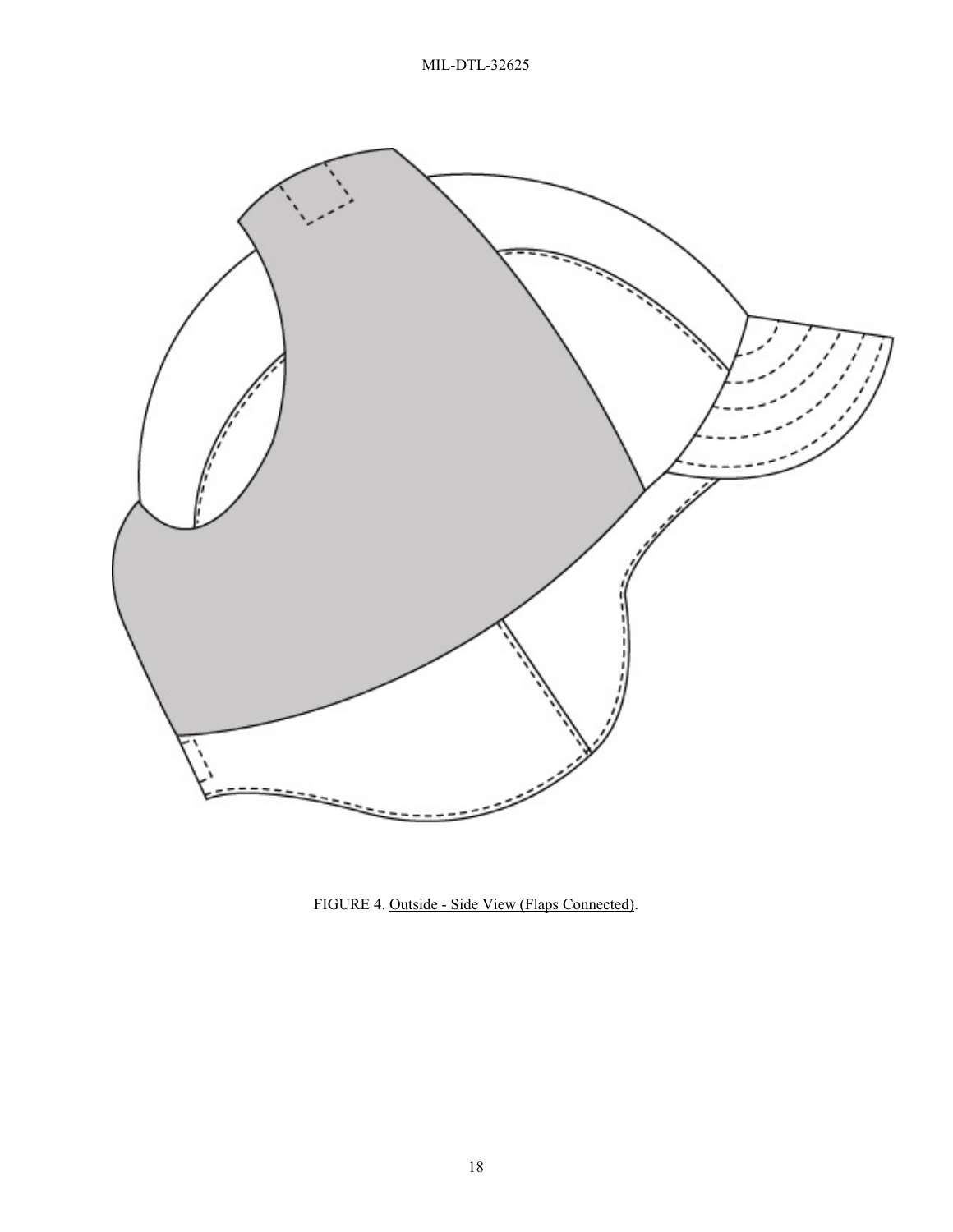

FIGURE 5. Inside - Back View.